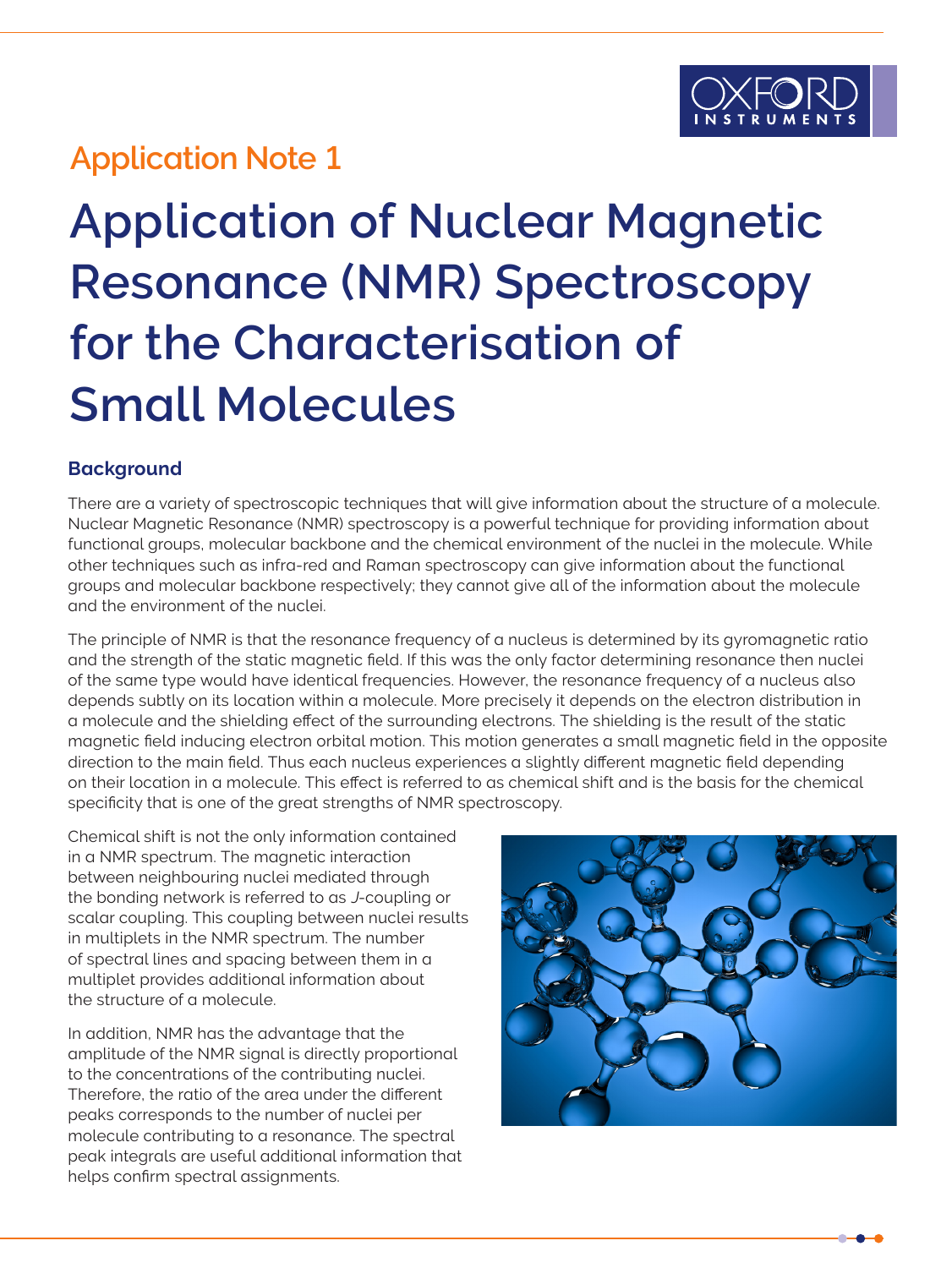#### **Analysis**

To demonstrate the quality of spectra that can be obtained at 1.4 T, corresponding to a  ${}^{1}$ H resonance frequency of 60 MHz, the 1H spectrum from 5 small molecules are shown in figure 1. The molecules are isomers, all having the same chemical formula  $C_6H_{10}O_2$ ; and contain a double bond {−C=C−} and a carboxyl group {−C(=O)O−} in the form of an ester {R'−C(=O)O−R''} or a carboxylic acid {R−C(=O)OH}.

Figure 1: Spectra of 5 small molecules with the chemical formula  $C_eH_{10}O_2$ ; (a) vinyl butyrate, (b) ethyl methacrylate, (c) ethyl crotonate, (d) trans-3 hexenoic acid, (e) trans-2 hexenoic acid.

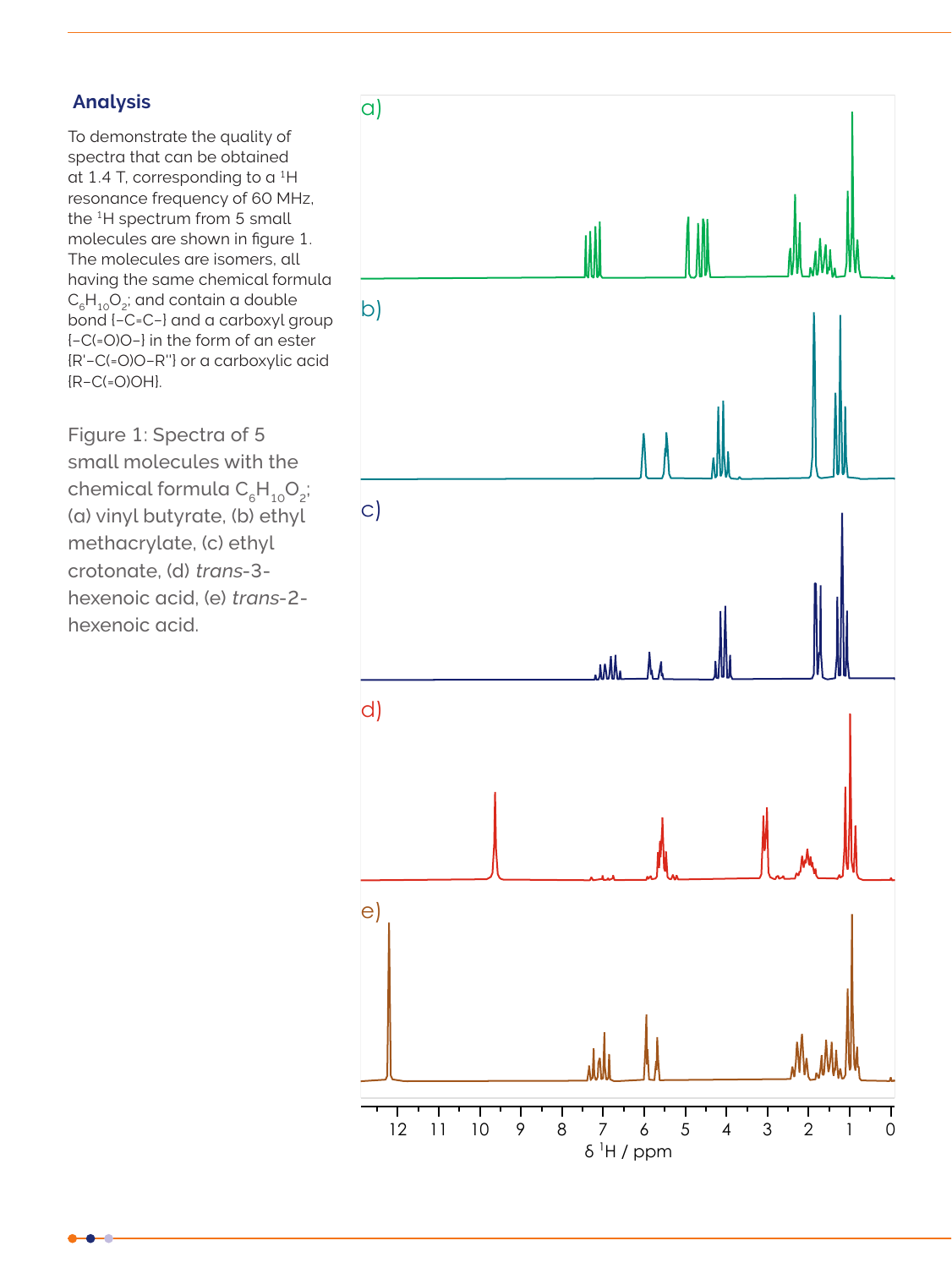#### **Detailed Interpretation of the Ethyl Crotonate spectrum**

The <sup>1</sup>H spectrum of ethyl crotonate (figure 2) acquired at 60 MHz is shown in figure 3. There are five resonances, labelled **1** to **5**, with a range of coupling patterns which can be used for spectral assignment. Resonance **1** centred at 1.18 ppm is a triplet with a splitting of 7.1 Hz. Resonance **2** centred on 1.78 ppm is a doublet of doublets with splittings 6.8 and 1.6 Hz. Resonance **3** centred at 4.09 ppm is a quartet with splitting 7.1 Hz. Resonance **4** centred 5.73 ppm is a doublet of quartets splitting 15.5 Hz and 1.6 Hz. Resonance **5** is a doublet of quartets centred at 6.89 ppm with splittings 15.5 Hz and 6.8 Hz. The spectral information is summarised in table 1.



Figure 2: Chemical structure of ethyl crotonate

Considering the chemical shifts only and comparing them to typical values for 1H nuclei, resonances **1** and **2** are likely to originate from the two methyl groups (−CH3), with resonance **3** originating from the methylene group (−CH<sub>2</sub>−) and the source of resonances **4** and **5** are the two alkene 1H nuclei. The splitting pattern of resonances **1** and **2** can be used to assign the appropriate methyl groups. The triplet pattern of resonance **1** and the single splitting imply that the nuclei assigned to resonance **1** should have two identical neighbouring 1H nuclei, while the doublet of doublets structure in resonance **2** implies two non-identical neighbouring 1H nuclei with two different splittings. It is now possible to assign resonance **1** to the methyl 1H nuclei of the ethyl group (CH<sub>3</sub>−CH<sub>3</sub>−). Further evidence for this assignment is resonance **3** which has been assigned to the methylene hydrogens of the ethyl group. The quartet structure implies three identical neighbouring 1H nuclei with the same splitting as resonance **1**. In fact the triplet-quartet pair of resonances with an approximately 7 Hz coupling, is typical of an ethyl group. Resonance **2** can be assigned to the second methyl group that is adjacent to the double bond, where the two alkene <sup>1</sup>H nuclei are the source of the two different splittings.



Figure 3: <sup>1</sup>H spectrum of ethyl crotonate in CDCl<sub>3</sub> acquired at 60 MHz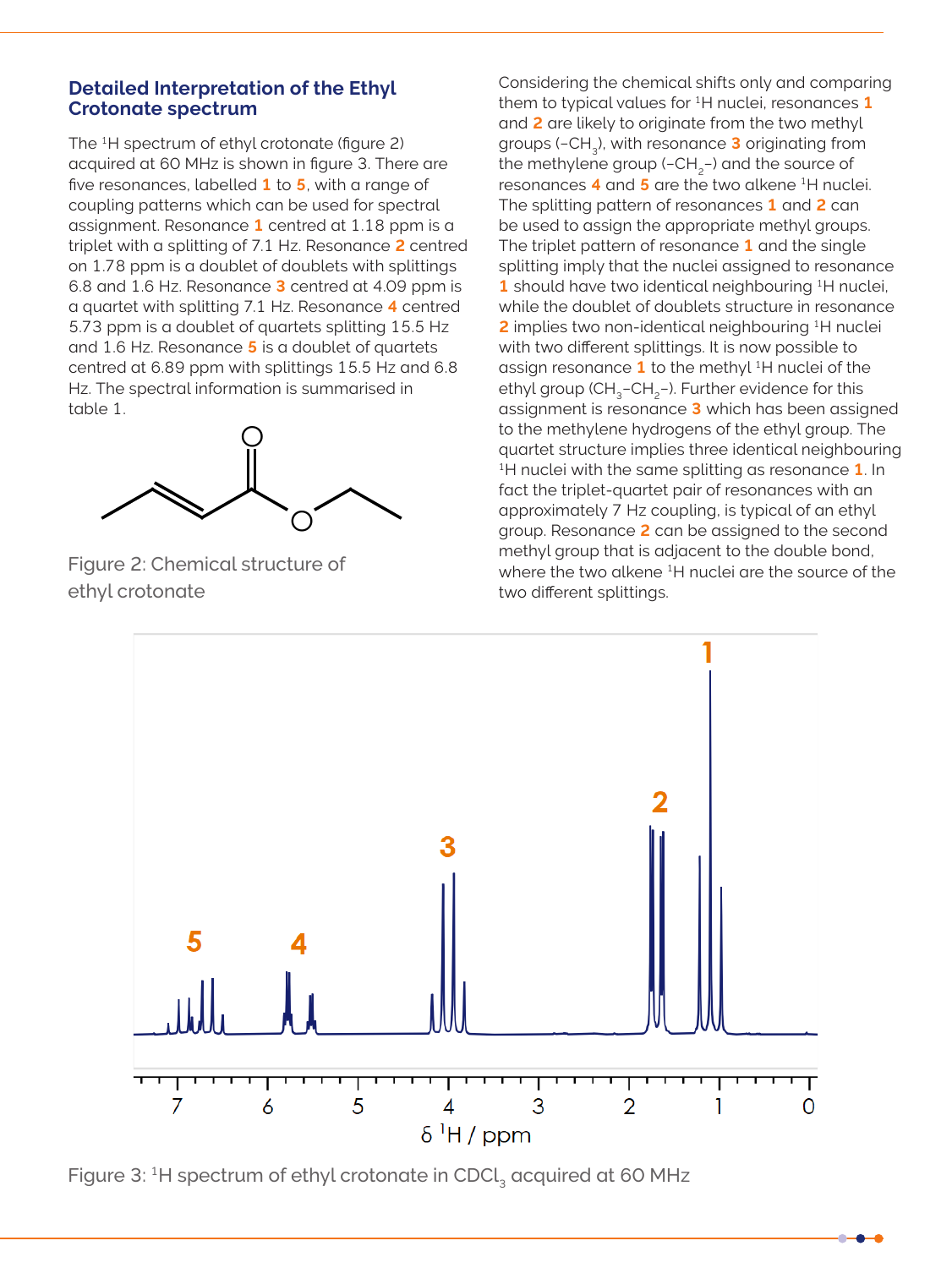Splittings across a double bond are typically larger than those across a single bond and the mutual coupling between the two alkene 1H nuclei accounts for the 15.5 Hz splitting. The coupling between two <sup>1</sup>H nuclei becomes weaker the greater the number of bonds between them. Resonance **5** can be assigned to the alkene 1H nuclei closest to the methyl group, accounting for the three-bond 6.8 Hz splitting. Resonance **4**, therefore, can be assigned to the alkene hydrogen nuclei closest to the carboxyl group with the weaker four-bond coupling to the methyl group.

Further evidence for the assignments can be obtained by integrating the area under each of the resonances. Normalising the sum of all five integrals to a value of 10, it can be shown that each resonance corresponds to the correct number of nuclei.

It is notable in figure 3 that the multiplet patterns of the resonances are not symmetrical and in the case of the ethyl groups (−CH<sub>2</sub>−CH<sub>2</sub>) do not conform to the binomial pattern, 1:3:3:1 and 1:2:1, of peak amplitudes. The asymmetry is particularly obvious in resonances **4** and **5**, although it is still noticeable in the other resonances. The source of the asymmetry is strong coupling; at 60 MHz the differences in chemical shift between two neighbouring nuclei is not necessarily much larger than the scalar coupling between them. Under these conditions the weak coupling assumption is no longer valid and coupling patterns associated with weak coupling should not be expected.

|                | $\delta_{\rm H}$ / ppm | <b>Multiplicity</b> | $J_{\text{HH}}$ /Hz | Integral | <b>Assignment</b>       |
|----------------|------------------------|---------------------|---------------------|----------|-------------------------|
| 1              | 1.18                   | triplet             | 7.1                 | 3.04(3)  | ethyl, $-CH_3$          |
| $\overline{2}$ | 1.78                   | doublet of doublets | 6.8, 1.6            | 2.99(3)  | crotonyl, $-CH3$        |
| 3              | 4.09                   | quartet             | 7.1                 | 2.00(2)  | ethyl, $-CH_2$ -        |
| $\overline{4}$ | 5.73                   | doublet of quartets | 15.5, 1.6           | 0.99(1)  | crotonyl, $=CH-C(=O)$ - |
| 5              | 6.89                   | doublet of quartets | 15.5, 6.8           | 0.98(1)  | crotonyl, -CH=          |

Table 1: Summary of the spectral information and peak assignments for ethyl crotonate

#### **Comparison of trans-2-hexenoic and trans-3-hexenoic acid spectra**

The 1H spectra of trans-2-hexenoic acid (figure 4, left) and trans-3-hexenoic acid (figure 4, right) acquired at 60 MHz are shown in figure 5, with the spectral information summarised in table 2.



As with ethyl crotonate, by considering the chemical shift, splitting patterns due to scalar coupling and peak integrals, the resonances seen in the spectrum of the two carboxylic acids can be assigned to the different 1H nuclei.



Figure 4: Chemical structures of trans-2-hexenoic acid (left) and trans-3-hexenoic acid (right), showing molecular numbering scheme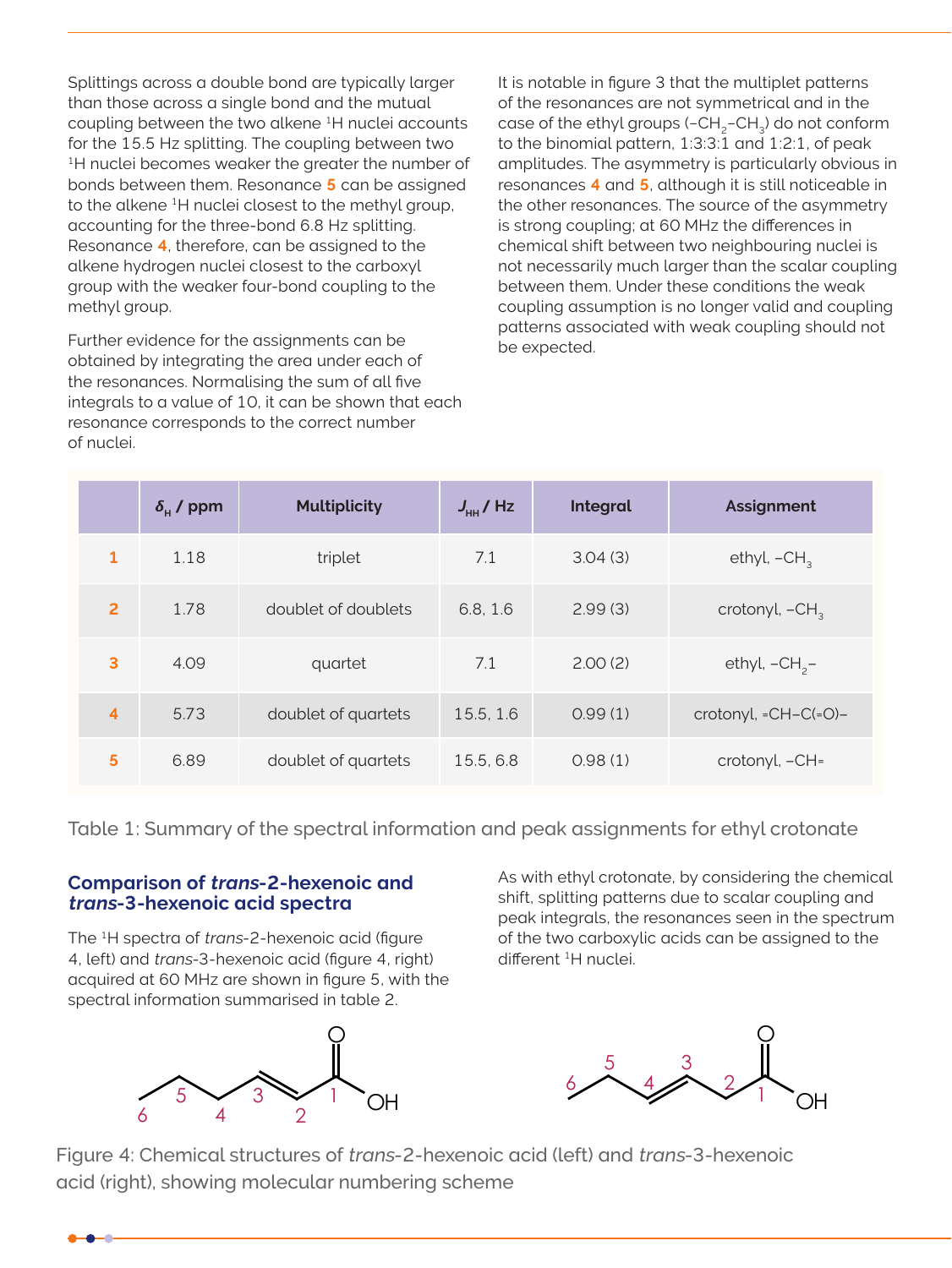

There are a number of notable features in the two spectra. Shifting the double bond by one carbon has quite a dramatic effect on the 1H spectrum. The broad peak that is characteristic of a carboxylic acid group, shows a shift of around 2.5 ppm when the carboxylic acid group is one carbon further away from the double bond (**10a** & **10b**). In addition the double bond in the trans-3-hexenoic acid is flanked on either side by a methylene group, the result is that the two alkene hydrogens, –CH= experience very similar chemical environments and as a consequence have very similar chemical shifts; in the spectrum of trans-3-hexenoic acid they are virtually superimposed (**9a**). In contrast the two alkene hydrogen nuclei in trans-2-hexenoic acid have markedly different chemical shifts and show very different splitting patterns due to their different neighbouring groups (**9b** & **9c**).

Figure 5: 1H spectrum of trans-2-hexenoic acid (bottom) and trans-3-hexenoic acid (top) in CDCl<sub>2</sub> acquired at 60 MHz

|                    | $\delta_{\rm H}$ (ppm)<br>$trans-2-$ | $\delta_{\rm H}$ (ppm)<br>$trans-3-$ | <b>Assignments</b>   |
|--------------------|--------------------------------------|--------------------------------------|----------------------|
| 6a & 6b            | 0.93(3H)                             | 0.98(3H)                             | $6$ -CH <sub>3</sub> |
| <b>7a &amp; 7b</b> | 1.49(2H)                             | 2.05(2H)                             | $5$ -CH <sub>2</sub> |
| <b>8a</b>          | $\overline{\phantom{a}}$             | 3.06(2H)                             | $2$ -CH <sub>2</sub> |
| 8b                 | 2.17(2H)                             |                                      | $4$ -CH <sub>2</sub> |
| 9 <sub>a</sub>     | $\overline{\phantom{a}}$             | 5.57(2H)                             | 4-CH & 3-CH          |
| 9 <sub>b</sub>     | 5.82(1H)                             |                                      | $2-CH$               |
| 9 <sub>c</sub>     | 7.10(1H)                             | $\qquad \qquad -$                    | $3-CH$               |
| 10a & 10b          | 12.21 (1H)                           | 9.63(1H)                             | 1-COOH               |

Table 2: Comparison of Chemical Shifts for trans-2- and trans-3-hexenoic acid